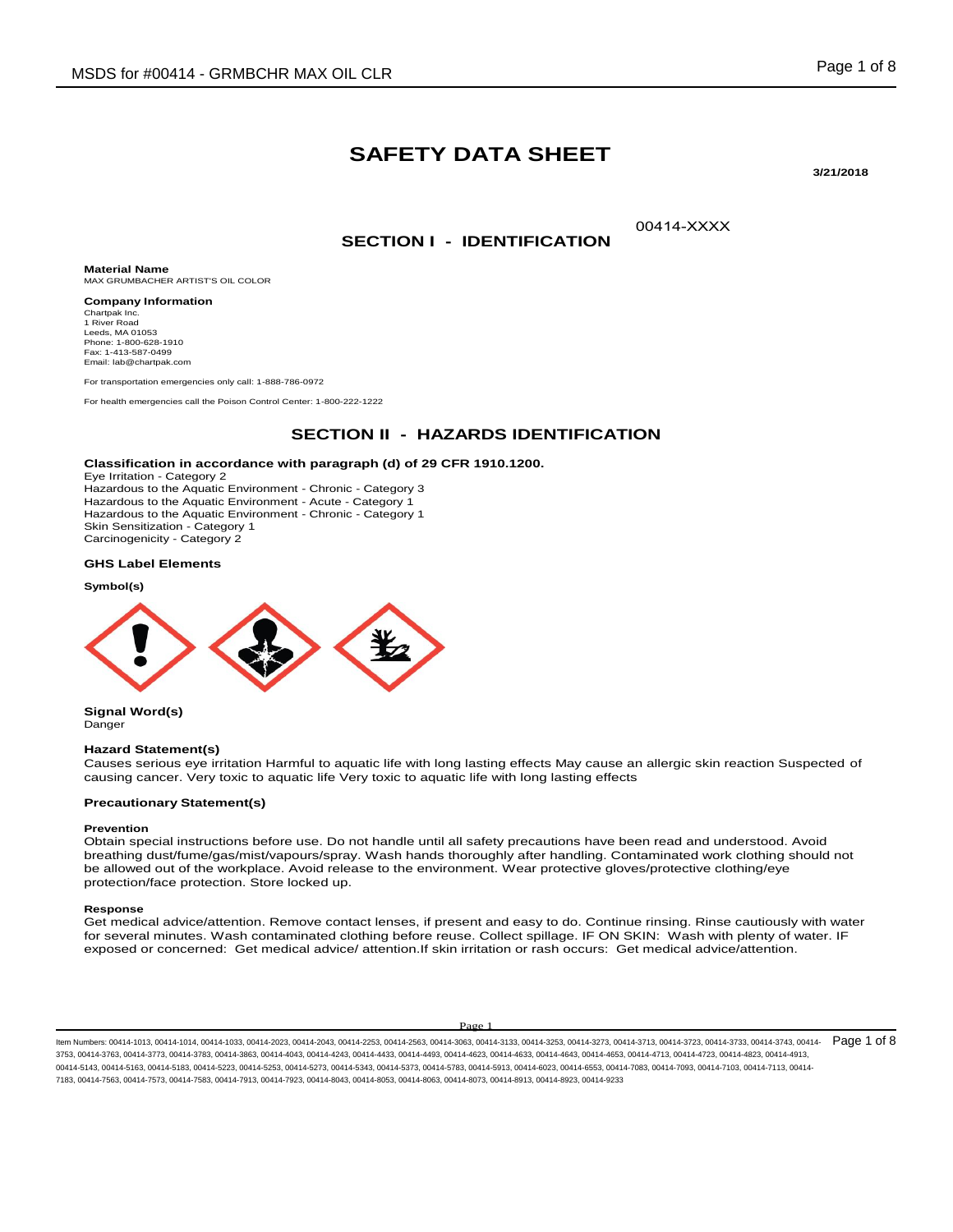# **SECTION III - COMPOSITION / INFORMATION ON HAZARDOUS INGREDIENTS**

|                              |               | PEL/TLV | Max      |     |             |
|------------------------------|---------------|---------|----------|-----|-------------|
| <b>Hazardous Ingredients</b> | $CAS/EC \#$   | (MG/M#) | % Weight | NTP | <b>IARC</b> |
| AMINO-2-METHYL PROPANOL      | 124-68-5      | N/A     | 1.18000  | N   | N           |
| <b>ZINC OXIDE</b>            | 1314-13-2     | N/A     | 65.60000 | N   | N           |
| <b>MORDANT RED 11</b>        | $72 - 48 - 0$ | N/A     | 26.76000 | N   | N           |
| <b>CADMIUM</b>               | 7440-43-9     | 0.01    | 0.14750  | Y   | Y           |
| METHYL ETHYL KETOXIME        | $96 - 29 - 7$ | N/A     | 0.25000  | N   | N           |

# **SECTION IV - FIRST AID MEASURES**

FIRST AID MEASURES: If eye contact occurs, rinse with tap water for 5-10 minutes. If irritation persists, seek medical care.

# **SECTION V - FIRE FIGHTING MEASURES**

FLASH POINT (METHOD): N/A  $\blacksquare$  AUTOIGNITION TEMPERATURE: N/A EXPLOSION LIMITS IN AIR (% BY VOLUME): NOT EXPLOSIVE EXTINGUISHING MEDIA: NO SPECIAL MEDIA REQUIRED FIRE FIGHTING PROCEDURES: NO SPECIAL FIRE FIGHTING PROCEDURES REQUIRED UNUSUAL FIRE & EXPLOSION HAZARDS: NOT COMBUSTIBLE

# **SECTION VI - ACCIDENTAL RELEASE MEASURES**

STEPS TO BE TAKEN IN CASE A MATERIAL IS SPILLED: Clean up in accordance with all applicable regulations. Absorb spillage with noncombustible, absorbent material. For waste disposal, see Section XIII

# **SECTION VII - HANDLING AND STORAGE**

PRECAUTIONS TO BE TAKEN DURING STORAGE AND HANDLING: Good industrial hygiene practice requires that exposure be maintained below the TLV. This is preferably achieved through the provision of adequate ventilation. When exposure cannot be adequately controlled in this way, personal respiratory protection should be employed.

# **SECTION VIII - EXPOSURE CONTROLS / PERSONAL PROTECTION**

RESPIRATORY PROTECTION AND SPECIAL VENTILATION REQUIREMENTS: NONE REQUIRED OTHER PROTECTIVE EQUIPMENT (GLOVES, GOGGLES, ETC): NONE REQUIRED WORK/HYGIENE PRACTICES: Keep away from eyes. **AVOID USING IF PREGNANT OR CONTEMPLATING PREGNANCY.**  ENGINEERING CONTROLS: **KEEP OUT OF REACH OF CHILDREN.**

## **SECTION IX - PHYSICAL AND CHEMICAL PROPERTIES**

BOILING POINT: N/A and the state of the state of the method of the MELTING POINT: N/A VAPOR PRESSURE: N/A SPECIFIC VAPOR DENSITY (AIR=1): N/A SOLUBILITY IN WATER:  $N/A$  SOLUBILITY IN WATER:

REACTIVITY IN WATER: NON-REACTIVE

Page 2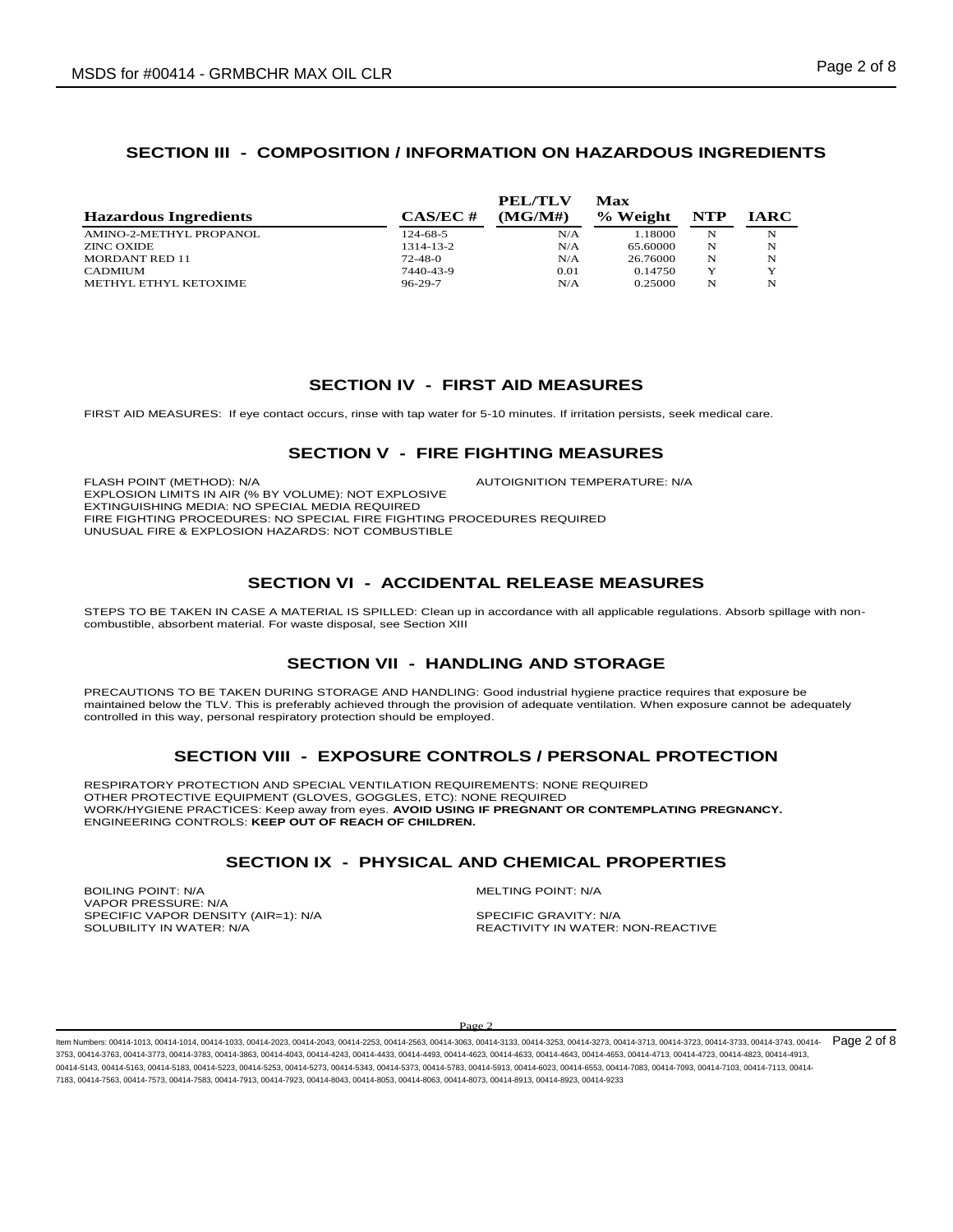## **SECTION X - STABILITY AND REACTIVITY**

HAZARDOUS POLYMERIZATION PRODUCTS: N/A STABILITY: STABLE CONDITIONS TO AVOID: N/A INCOMPATIBILITY (MATERIALS TO AVOID): N/A HAZARDOUS DECOMPOSITION PRODUCTS: N/A

## **SECTION XI - TOXICOLOGICAL INFORMATION**

ACUTE EFFECTS ASSOCIATED WITH USE OF THIS MATERIAL: EYE IRRITANT. MAY BE HARMFUL IF SWALLOWED. MAY BE HARMFUL BY BREATHING DUSTS OR MISTS. The summated LD50 is 8120.9 mg/kg. The summated LC50 is 99999 mg/cubic meter. This product is considered to be a known or suspected human carcinogen by NTP, IARC or OSHA (see section III)

## **SECTION XII - ECOLOGICAL INFORMATION**

**Aquatic Hazard Statement(s)** Harmful to aquatic life with long lasting effects Very toxic to aquatic life Very toxic to aquatic life with long lasting effects

# **SECTION XIII - DISPOSAL CONSIDERATIONS**

RCRA HAZARD CLASS (40 CFR 261): THIS PRODUCT IS NOT CLASSIFIED AS A HAZARDOUS WASTE. WASTE DISPOSAL METHOD: DISPOSE OF IN ACCORDANCE WITH FEDERAL, STATE AND LOCAL REGULATIONS.

## **SECTION XIV - TRANSPORTATION INFORMATION**

U.S. DOT (49 CFR 172.101): THIS IS NOT A HAZARDOUS MATERIAL AS CLASSIFIED BY CFR 172.101.

## **SECTION XV - REGULATORY INFORMATION**

CONTENTS OF THIS SDS COMPLY WITH OSHA HAZARD COMMUNICATION STANDARD 29 CFR 1910.1200

EPA SARA TITLE III CHEMICAL LISTINGS: SECTION 302.4 EXTREMELY HAZARDOUS SUBSTANCES (40 CFR 355): **NONE** 

SECTION 313 TOXIC CHEMICALS (40 CFR 372): **NONE** 

INTERNATIONAL REGULATIONS

CANADIAN WHMIS: THIS PRODUCT IS A CONTROLLED PRODUCT UNDER CANADA'S WORKPLACE HAZARDOUS MATERIALS INFORMATION SYSTEM. IT CONTAINS THE FOLLOWING TOXIC OR HIGHLY TOXIC MATERIALS: AMORPHOUS SILICA COPPER PHTHALOCYANINE DIPROPYLENE GLYCOL MONOMETHYL ETHER FERRIC OXIDE LINOLEIC ACID LINSEED OIL OLEIC ACID PIGMENT RED 83 ZINC OXIDE

#### Page 3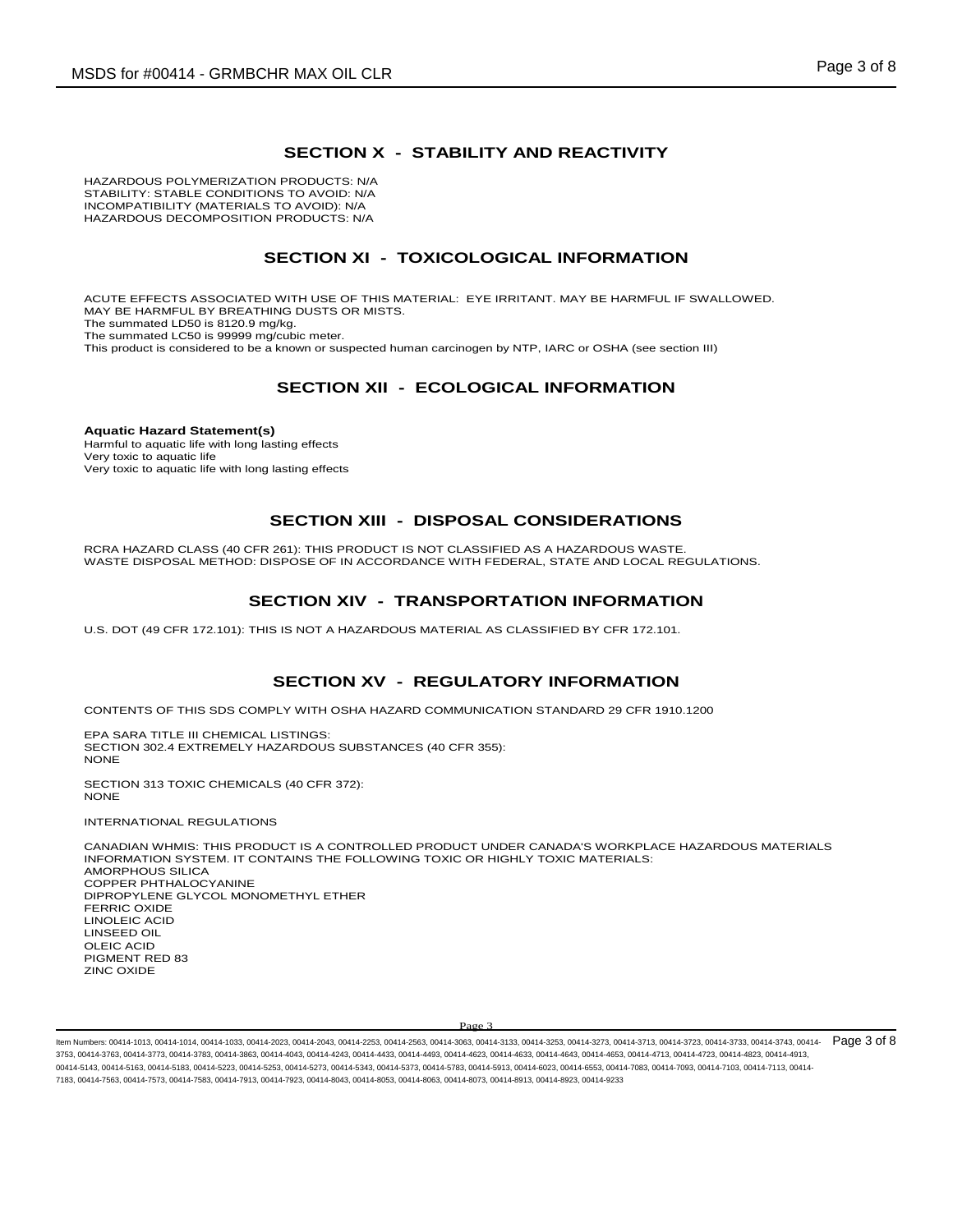SUPPLEMENTAL STATE COMPLIANCE INFORMATION:

THIS PRODUCT CONTAINS THE FOLLOWING CHEMICAL(S) LISTED UNDER NEW JERSEY'S RIGHT TO KNOW PROGRAM: AMORPHOUS SILICA DIPROPYLENE GLYCOL MONOMETHYL ETHER PIGMENT RED 101 PIGMENT WHITE 6 ZINC OXIDE

THIS PRODUCT CONTAINS THE FOLLOWING CHEMICAL(S) REQUIRING NOTIFICATION TO THE STATE OF WASHINGTON UNDER THEIR CHILDREN'S SAFE PRODUCTS ACT: CADMIUM ZINC SULFIDE COBALT ALUMINATE BLUE SPINEL COBALT TALLATE COBALT TIN OXIDE (COSNO3)

THIS PRODUCT CONTAINS THE FOLLOWING CHEMICAL(S) LISTED IN FLORIDA'S TOXIC SUBSTANCE LIST: 2-Amino-2-methyl-1-propanol Amorphous silica Dipropylene glycol methyl ether Iron oxide fume Zinc oxide fume

THIS PRODUCT CONTAINS THE FOLLOWING CHEMICAL(S) LISTED IN MAINE'S PRIORITY CHEMICAL LIST: NONE

THIS PRODUCT CONTAINS THE FOLLOWING CHEMICALS CONSIDERED BY VERMONT AS BEING OF VERY HIGH CONCERN TO CHILDREN: NONE

THIS PRODUCT CONTAINS THE FOLLOWING CHEMICAL(S) LISTED IN MASSACHUSETTS HAZARDOUS SUBSTANCE LIST: 2-Amino-2-methyl-1-propanol Amorphous silica Barium sulfate Carbon black Dipropylene glycol methyl ether Iron oxide dust Titanium dioxide Zinc oxide fume

THIS PRODUCT CONTAINS THE FOLLOWING CHEMICAL(S) LISTED ON MICHIGAN'S CRITICAL MATERIALS REGISTER: NONE

THIS PRODUCT CONTAINS THE FOLLOWING CHEMICAL(S) LISTED ON MINNESOTA'S HAZARDOUS SUBSTANCES LIST: Barium, sulfate Carbon black Dipropylene glycol methyl ether Iron oxide fume (Fe2O3) as Fe Kaolin dust Limestone Methyl ethyl ketoxime Silica (SiO2) Titanium dioxide Zinc oxide, fume and dust

THIS PRODUCT CONTAINS THE FOLLOWING CHEMICAL(S) LISTED IN PENNSYLVANIA'S HAZARDOUS SUBSTANCES LIST: 1-Propanol, 2-amino-2-methyl-9-Octadecenoic acid (z)- Barium sulfate Carbon black Iron oxide Kaolin Linseed oil Propanol, (2-methoxymethylethoxy)- Silica Titanium oxide Zinc oxide

Page 4

ltem Numbers: 00414-1013, 00414-1014, 00414-1033, 00414-2023, 00414-2043, 00414-2253, 00414-2563, 00414-363, 00414-3733, 00414-373, 00414-3713, 00414-3713, 00414-3733, 00414-3733, 00414-3733, 00414-3733, 00414-3733, 00414-3753, 00414-3763, 00414-3773, 00414-3783, 00414-3863, 00414-4043, 00414-4243, 00414-4433, 00414-4493, 00414-4623, 00414-4633, 00414-4643, 00414-4653, 00414-4713, 00414-4723, 00414-4823, 00414-4913, 00414-5143, 00414-5163, 00414-5183, 00414-5223, 00414-5253, 00414-5273, 00414-5343, 00414-5373, 00414-5783, 00414-5913, 00414-6023, 00414-6553, 00414-7083, 00414-7093, 00414-7103, 00414-7113, 00414- 7183, 00414-7563, 00414-7573, 00414-7583, 00414-7913, 00414-7923, 00414-8043, 00414-8053, 00414-8063, 00414-8073, 00414-8913, 00414-8923, 00414-9233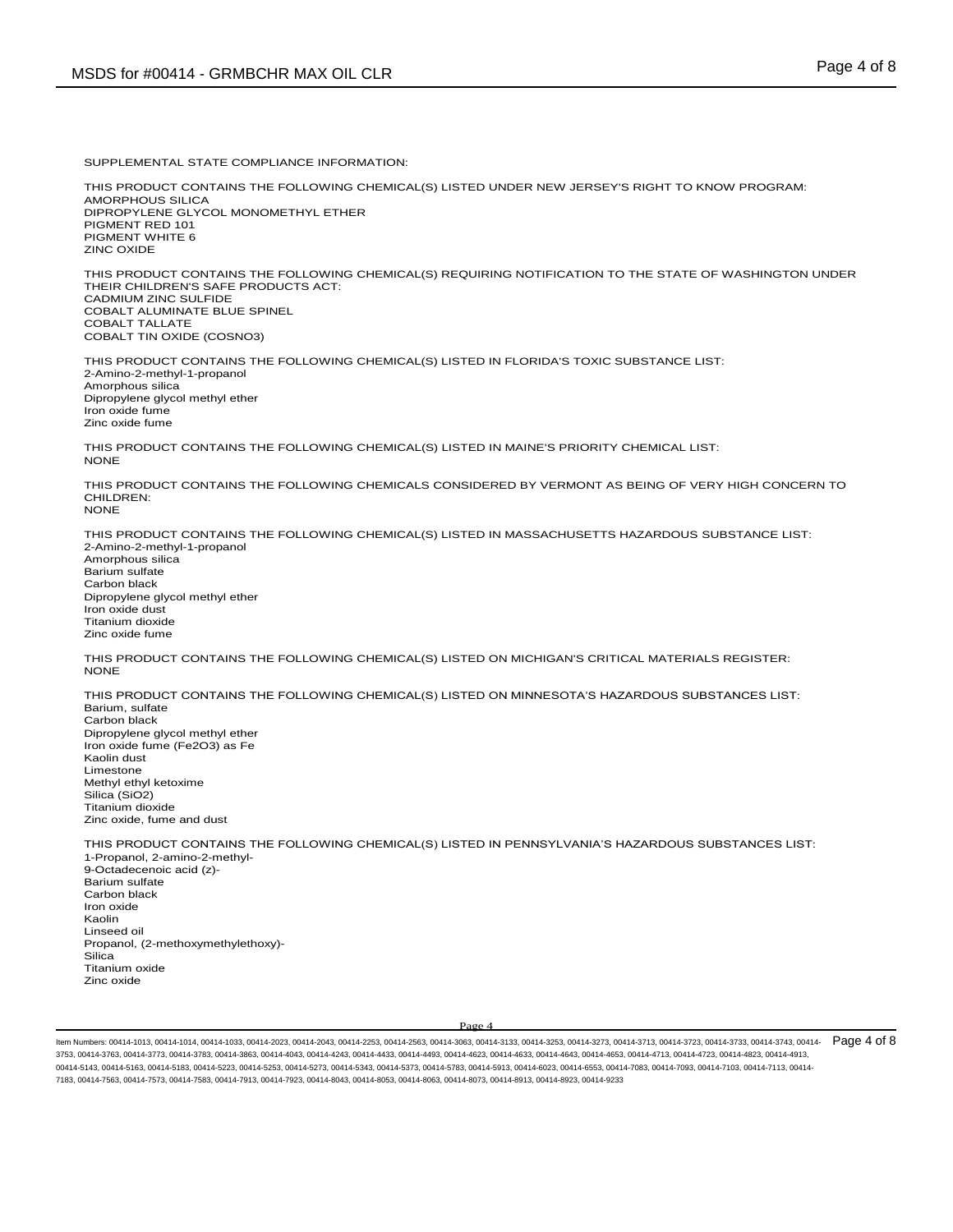### Under CPSC's consumer product regulations (16CFR1500.3 and 150014), this product has the following required acute and chronic hazard labeling:

#### **WARNING:EYE IRRITANT. EXPOSURE MAY CAUSE HARM TO THE DEVELOPING FETUS. Contains: CADMIUM, MORDANT RED 11**

PRECAUTIONS:Keep away from eyes. **AVOID USING IF PREGNANT OR CONTEMPLATING PREGNANCY. KEEP OUT OF REACH OF CHILDREN.** 

FIRST AID TREATMENT:If eye contact occurs, rinse with tap water for 5-10 minutes. If irritation persists, seek medical care. For further health information contact a poison control center or call . . . (must contain a US telephone # and US company name and address on the label).

This product contains a chemical known to the State of California to cause cancer.

This product contains cadmium, a chemical known to the State of California to cause cancer, birth defects and other reproductive harm.

# **SECTION XVI - OTHER INFORMATION**

Disclaimer: We believe the statements, technical information and recommendations contained herein are reliable, but they are given without warranty or guarantee of any kind. The information contained in this document applies to this specific material as supplied. It may not be valid for this material if it is used in combination with any other materials. It is the user's responsibility to satisfy oneself as to the suitability and completeness of this information for the user's own particular use.

### **LAST REVISION DATE: 06/14/2016**

### **Prepared by Duke OEM Toxicology**

Page 5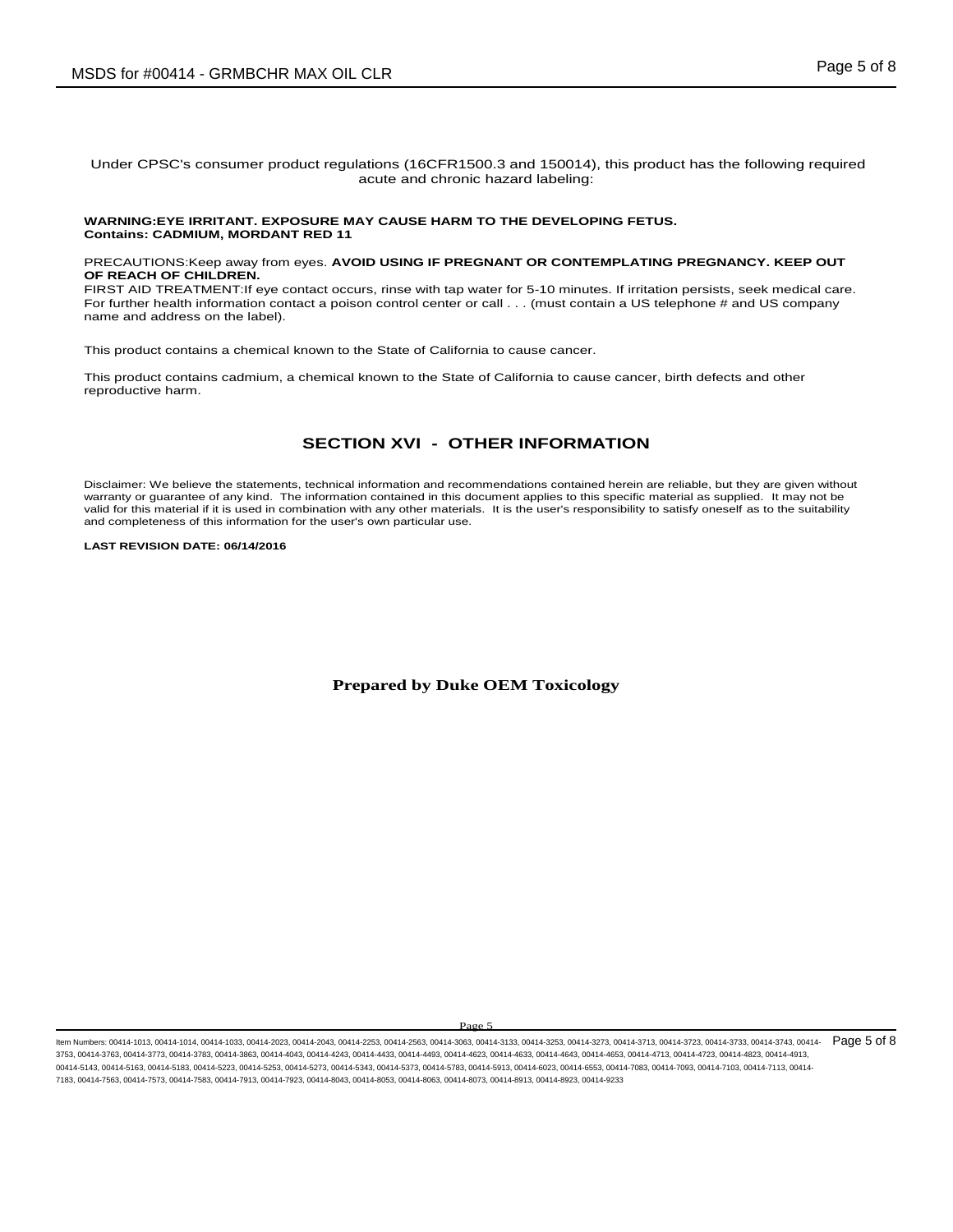## **COLOR INFORMATION**

THIS SDS APPLIES TO THE FOLLOWING COLORS WHICH ARE ASSOCIATED WITH HAZARDOUS AND/OR NON-HAZARDOUS INGREDIENTS

| <b>Product Color</b>               | <b>SKU</b> | <b>Hazardous Ingredient</b> |  |
|------------------------------------|------------|-----------------------------|--|
| <b>M001 ALIZARIN CRIMSON</b>       |            | <b>MORDANT RED 11</b>       |  |
| M023 BURNT SIENNA                  |            | (NONE)                      |  |
| <b>M024 BURNT UMBER</b>            |            | (NONE)                      |  |
| <b>M025 CADMIUM ORANGE</b>         |            | (NONE)                      |  |
| M026 CADMIUM RED DEEP              |            | (NONE)                      |  |
| <b>M027 CADMIUM RED LIGHT</b>      |            | (NONE)                      |  |
| M029 CADMIUM RED MEDIUM            |            | (NONE)                      |  |
| M030 CADMIUM VERMILLION            |            | (NONE)                      |  |
| M031 CADMIUM YELLOW DEEP           |            | (NONE)                      |  |
| M033 CADMIUM YELLOW LIGHT          |            | (NONE)                      |  |
| M034 CADMIUM YELLOW MEDIUM         |            | (NONE)                      |  |
| M035 CADMIUM YELLOW ORANGE         |            | (NONE)                      |  |
| M036 CADMIUM YELLOW PALE           |            | (NONE)                      |  |
| <b>M040 CERULEAN BLUE</b>          |            | (NONE)                      |  |
| M048 CHROMIUM OXIDE GREEN          |            | (NONE)                      |  |
| M049 COBALT BLUE                   |            | (NONE)                      |  |
| <b>M059 COBALT TITANATE BLUE</b>   |            | (NONE)                      |  |
| <b>M060 DIARYLIDE YELLOW</b>       |            | (NONE)                      |  |
| M061 DIOXAZINE PURPLE              |            | (NONE)                      |  |
| M071 FLESH HUE                     |            | (NONE)                      |  |
| M076 ULTRAMARINE BLUE              |            | (NONE)                      |  |
| M080 GOLD OCHRE                    |            | (NONE)                      |  |
| M085 GREEN EARTH                   |            | (NONE)                      |  |
| <b>M093 PERMANENT BRIGHT GREEN</b> |            | (NONE)                      |  |
| <b>M095 GRUMBACHER RED</b>         |            | (NONE)                      |  |
| <b>M109 INDANTHRONE BLUE</b>       |            | (NONE)                      |  |
| M110 INDIAN RED                    |            | (NONE)                      |  |
| <b>M115 IVORY BLACK</b>            |            | (NONE)                      |  |
| M116 LAMP BLACK                    |            | (NONE)                      |  |
| <b>M134 MARS BLACK</b>             |            | (NONE)                      |  |
| M146 NAPLES YELLOW HUE             |            | <b>CADMIUM</b>              |  |
| M148 NICKEL TITANATE YELLOW        |            | (NONE)                      |  |
| M156 PAYNE'S GRAY                  |            | (NONE)                      |  |
| M160 PERMANENT BLUE                |            | (NONE)                      |  |
| M162 PERMANENT GREEN LIGHT         |            | (NONE)                      |  |
| M163 PERYLENE MAROON               |            | (NONE)                      |  |
| M166 PRUSSIAN GREEN                |            | (NONE)                      |  |
| M168 PRUSSIAN BLUE                 |            | (NONE)                      |  |
| M169 QUINACRIDONE ORANGE           |            | (NONE)                      |  |
| M170 QUINACRIDONE RED              |            | (NONE)                      |  |
| <b>M171 RAW SIENNA</b>             |            | (NONE)                      |  |
| M172 RAW UMBER                     |            | (NONE)                      |  |
| M187 SAP GREEN                     |            | (NONE)                      |  |
| <b>M203 THALO BLUE</b>             |            | (NONE)                      |  |
| <b>M205 THALO GREEN</b>            |            | (NONE)                      |  |
| <b>M208 THALO RED ROSE</b>         |            | (NONE)                      |  |
| <b>M210 THALO YELLOW GREEN</b>     |            | (NONE)                      |  |
| <b>M211 THIO VIOLET</b>            |            | (NONE)                      |  |
| <b>M212 TITANIUM WHITE</b>         |            | (NONE)                      |  |
| <b>M220 ULTRAMARINE RED</b>        |            | (NONE)                      |  |
| <b>M222 VAN DYCK BROWN</b>         |            | (NONE)                      |  |
| <b>M223 VENETIAN RED</b>           |            | (NONE)                      |  |
| <b>M232 VIRIDIAN</b>               |            | (NONE)                      |  |
| <b>M244 YELLOW OCHRE</b>           |            | (NONE)                      |  |
| <b>M248 ZINC WHITE</b>             |            | (NONE)                      |  |
| <b>M249 ZINC YELLOW</b>            |            | (NONE)                      |  |
| M306 THALO GREEN (YELLOW)          |            | (NONE)                      |  |

#### Page 6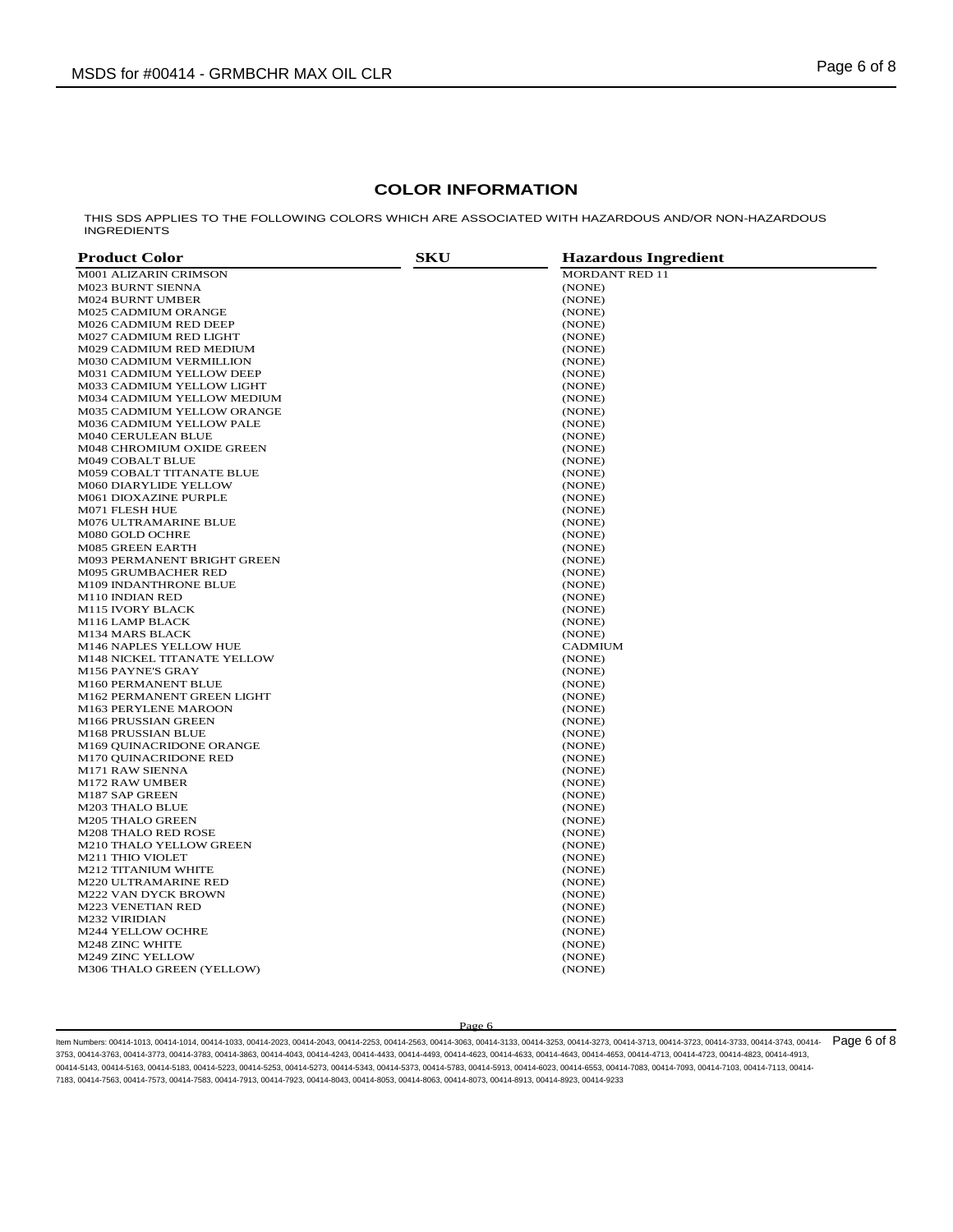M307 ULTRA BLUE DEEP (NONE) N309 COBALT TURQUOISE (NONE) M309 COBALT TURQUOISE

**Product Color SKU Hazardous Ingredient** 

Page 7